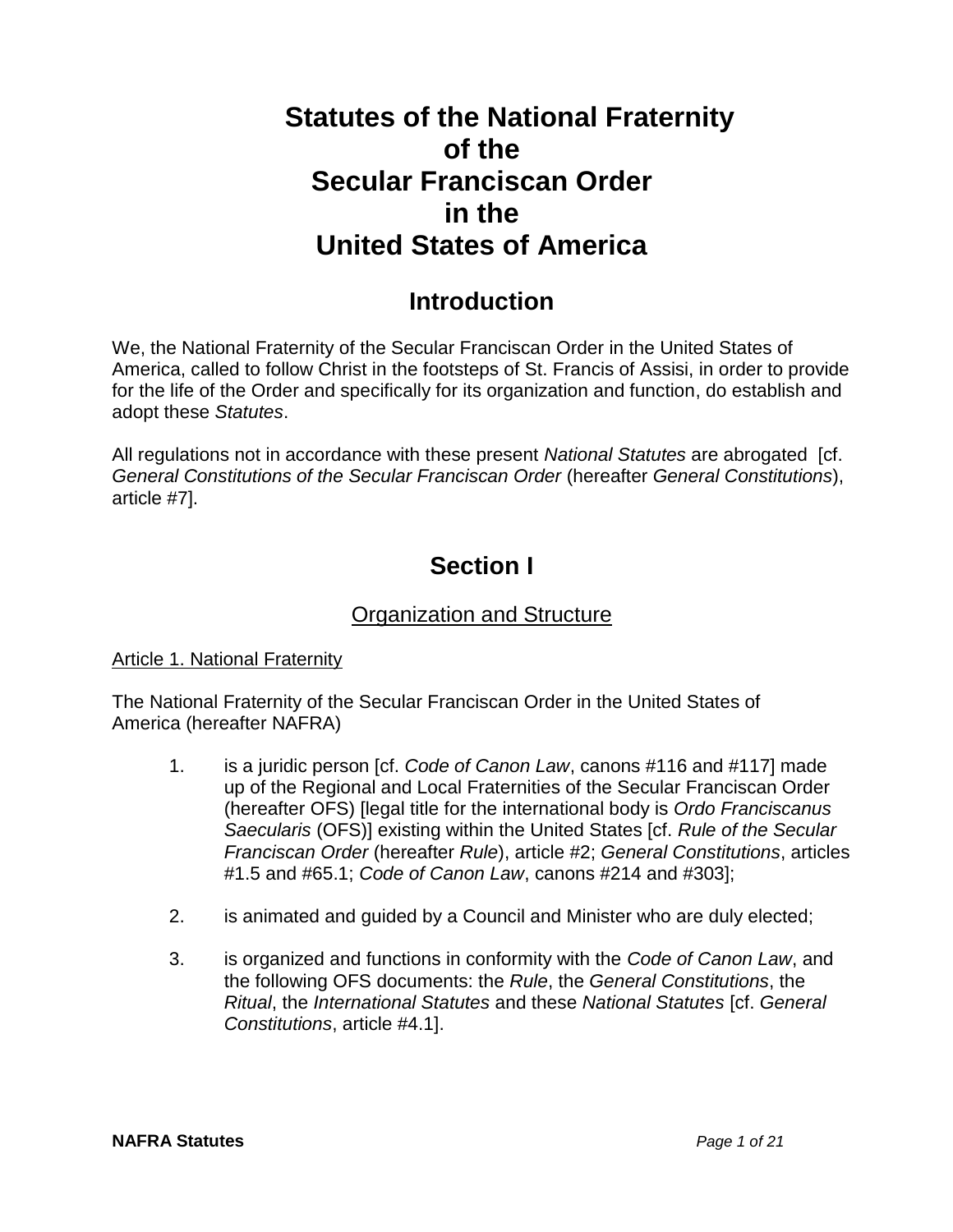### Article 2. Governing Body

- 1. The governing body of NAFRA is the National Fraternity Council. The National Executive Council acts on behalf of the National Fraternity Council when the members of the entire Council are not in session [cf. *General Constitutions*, article #66.1].
- 2. The Conference of National Spiritual Assistants exercises pastoral care and spiritual guidance in regard to NAFRA as one of the integral component parts of the OFS by suitable means including participation in deliberations of its governing body [cf. *Statutes for Spiritual and Pastoral Assistance to the Secular Franciscan Order* (hereafter *Statutes for Spiritual Assistance*)*,*  articles #19 and #20].

### Article 3. National Fraternity Council

- 1. The National Fraternity Council is composed of the Regional Ministers, the National Executive Council, and the members of the Conference of National Spiritual Assistants.
- 2. The business of the National Fraternity of the Secular Franciscan Order in the United States of America shall be conducted by the National Fraternity Council.
- 3. In addition, the National Fraternity Council has legislative, deliberative and elective powers; in conformity with the *Rule* and the *General Constitutions*, it may make legislative decisions and produce norms valid within its national confines.
- 4. The regular meeting of the National Fraternity shall be the annual meeting of the National Fraternity Council convoked by the National Minister, which convocation shall provide for at least two months' advance notice.
- 5. The National Fraternity Council meets in elective chapter every three years; the National Minister convokes this meeting at least two months in advance, indicating the place, the day and the time of the election.
- 6. If considered necessary by the National Executive Council, or when at least one-third of the Regional Ministers requests it, the National Fraternity Council may meet at other times during any year.
- 7. In addition to the duties enumerated in article #66.2 of the *General Constitutions*, the National Fraternity Council has the following duties:
	- a. To compose and approve modifications to boundaries of Regional Fraternities (see appendix A);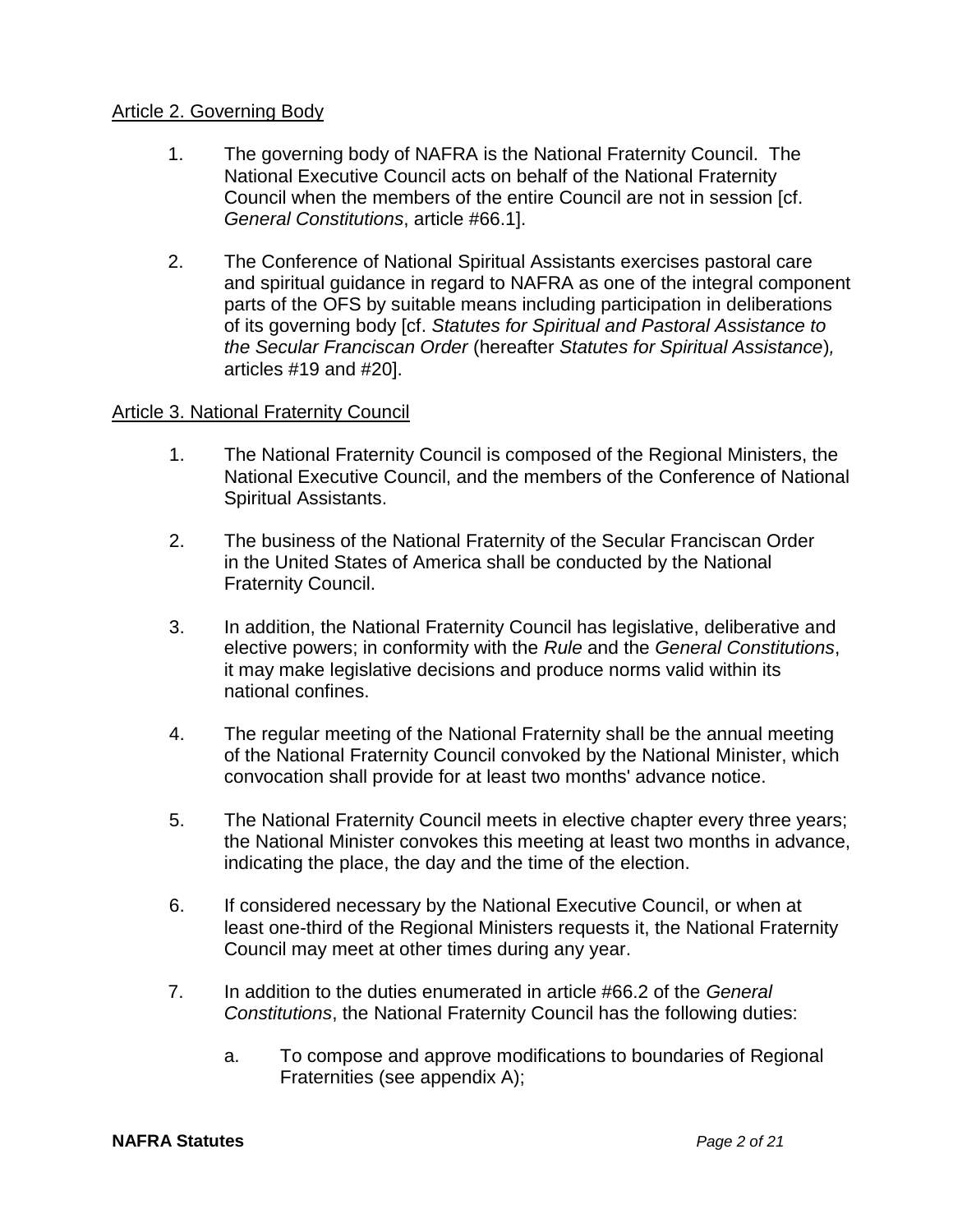b. To set the fair share amount of annual financial contributions to NAFRA from the Regional Fraternities.

# Article 4. Structure for Property Control

- 1. In accordance with article #54 of the *General Constitutions*, NAFRA is incorporated under the laws of the United States of America, State of Ohio, as "The National Fraternity of the Secular Franciscan Order - U.S.A." and has its statutory office at 1615 Vine Street, Cincinnati, Ohio 45202.
- 2. The elected officers of the National Fraternity Council shall function as the officers of the corporation.
- 3. Upon the termination of existence of the corporation, all assets, real and personal, tangible and intangible, along with its library and records, shall become the property of the "juridic person immediately superior" [cf. *Code of Canon Law*, canon #123].
- 4. NAFRA is the organic union of all Local and Regional Secular Franciscan Fraternities located within the United States of America and is itself incorporated. Therefore, no Local or Regional Fraternity may itself incorporate without the specific written prior approval of NAFRA. Because of the usual requirement to incorporate for the purpose of owning real estate, no Local or Regional Fraternity may acquire real estate without the specific written prior approval of NAFRA.
- 5. In accord with article #54.3 of the *General Constitutions*, for the fraternities at each level, a financial audit must be done every 3 years, just prior to the end of the Council's term of office. This audit may be conducted by a professional accountant who is not a member of the fraternity Council, or by a "board of examiners" established by the particular fraternity (consisting of two or more experts selected at large by the membership who are not also members of that fraternity's Council). A written report of such audit must be given to the Council of the higher fraternity.

## Article 5. National Executive Council

- 1. Between the meetings of the National Fraternity Council, an elected National Executive Council shall carry on the business and carry out the purposes of the National Fraternity in a spirit of ministry and service [cf. *General Constitutions*, article #66.1].
- 2. The National Executive Council is composed of the National Minister, the National Vice Minister, the National Secretary, the National Treasurer, at least one elected Councilor, and the International Councilor. The President of the Conference of National Spiritual Assistants is by right a member of this Council. The Chair(s) of the National Formation Commission and the

#### **NAFRA Statutes** *Page 3 of 21*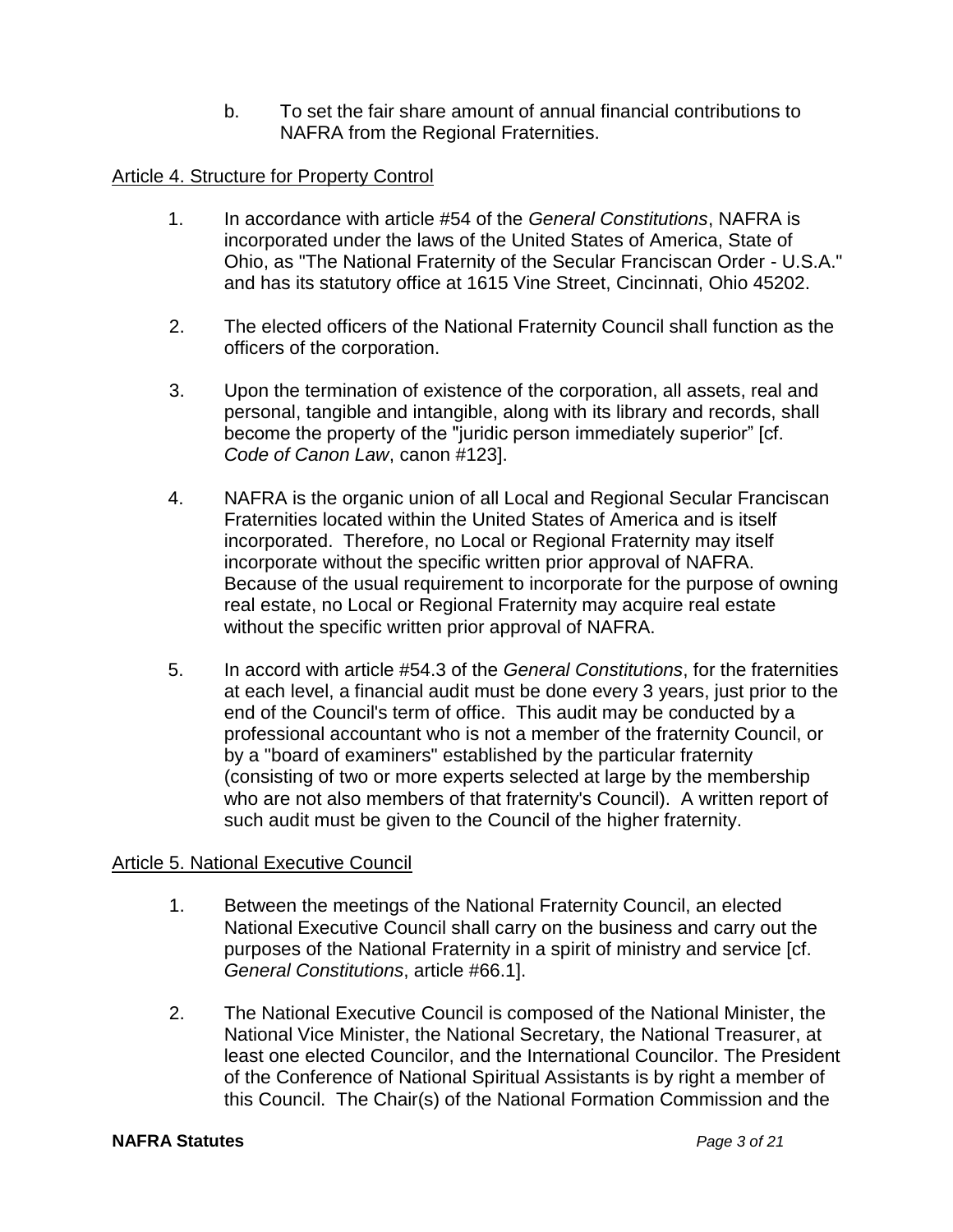National Justice, Peace and Integrity of Creation ("JPIC") Commission may attend meetings of the National Executive Council.

- 3. All members of the National Executive Council have voting rights. The Chair(s) of the National Formation Commission and the National Justice, Peace and Integrity of Creation ("JPIC") Commission exercise a consultative role.
- 4. Election of the members of the National Executive Council shall proceed in accordance with **Section II** of this document.
- 5. The duties of the National Executive Council are:
	- a. To form, animate, guide and coordinate the OFS at the national level;
	- b. To see that the decisions of the National Fraternity Council are carried out;
	- c. To provide practical and pastoral interpretations and to clarify specific points in the *National Statutes*, with validity until the next meeting of the National Fraternity Council;
	- d. To resolve urgent problems which may arise that were not encompassed in the *General Constitutions* or *National Statutes*, until the next meeting of the National Fraternity Council;
	- e. To intervene to resolve serious and urgent problems in a spirit of reconciliation when requested by a Regional Fraternity Council or on the National Executive Council's own initiative;
	- f. To hear appeals from decisions of dismissal from membership rendered by Regional Executive Councils where appropriate [cf. *General Constitutions*, article #59];
	- g. To establish and direct commissions and committees deemed necessary to achieve the goals and objectives determined by the National Fraternity Council;
	- h. To present to the representative of the International Fraternity and the representative of the Conference of General Spiritual Assistants a stipend appropriate to the journey made and the length of stay required at the time of fraternal and pastoral visits, and also on the occasion of their presiding over and witnessing elections;
	- i. To administer the financial affairs of NAFRA, including events not foreseen in the annual budget approved at the annual meeting of

### **NAFRA Statutes** *Page 4 of 21*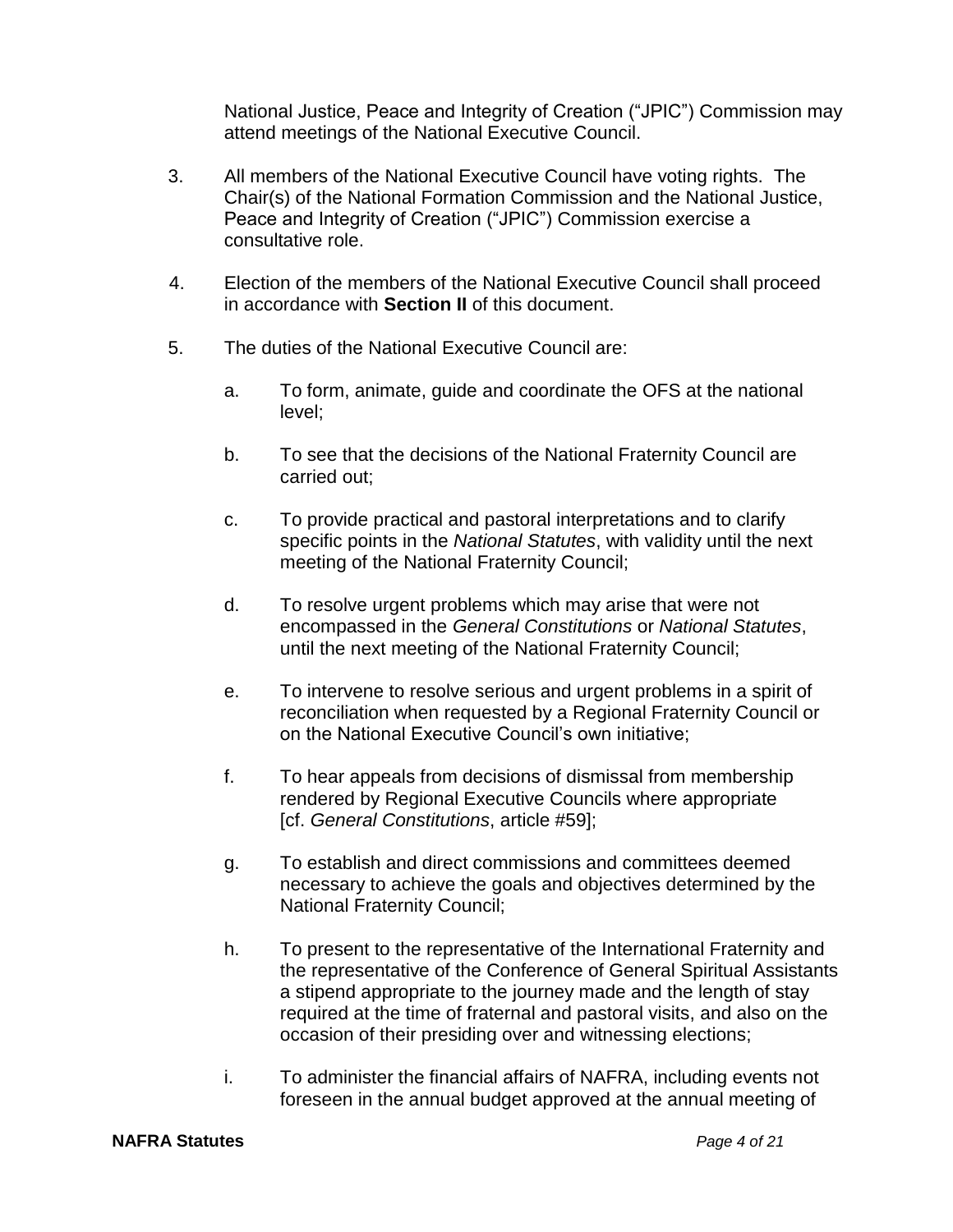the National Fraternity Council, such extraordinary (nonbudgeted) expenditures not to exceed five per cent (5%) of the annual budget.

6. When not in session, the National Executive Council may conduct business electronically (i.e., via e-mail, telephone, fax, etc.), provided that any decisions and determinations made in this way are reviewed and ratified at the next regular meeting of the Council.

### Article 6. Duties of Officers of the National Executive Council

 1. The National Minister, in addition to the duties enumerated in article #67 of the *General Constitutions*, has the following duty:

> To approve when necessary extraordinary (non-budgeted) expenditures, not to exceed one per cent (1%) of the annual NAFRA budget.

- 2. The National Vice Minister's duties are enumerated in article #52.1 of the *General Constitutions*.
- 3. The National Secretary, in addition to the duties enumerated in article #52.2 of the *General Constitutions*, has the following duty:

To maintain and supervise the archives of the National Fraternity in accordance with instructions of the National Executive Council.

- 4. The National Treasurer, in addition to the duties enumerated in article #52.4 of the *General Constitutions*, has the following duties:
	- a. To ensure the deposit of all funds of the National Fraternity which may come into the hands of the National Treasurer into such bank accounts in the name of NAFRA as the National Executive Council shall designate;
	- b. To provide for the payment of monies as the business of the National Fraternity may require as approved in the annual budget or on the order of the National Minister or the National Executive Council. All payments are to be made by check.
	- c. To submit an annual budget to the National Executive Council for its review, and to the National Fraternity Council for its review and approval at the annual meeting.
	- d. To be responsible for the financial books and records of NAFRA. Upon the written request of any member of the National Fraternity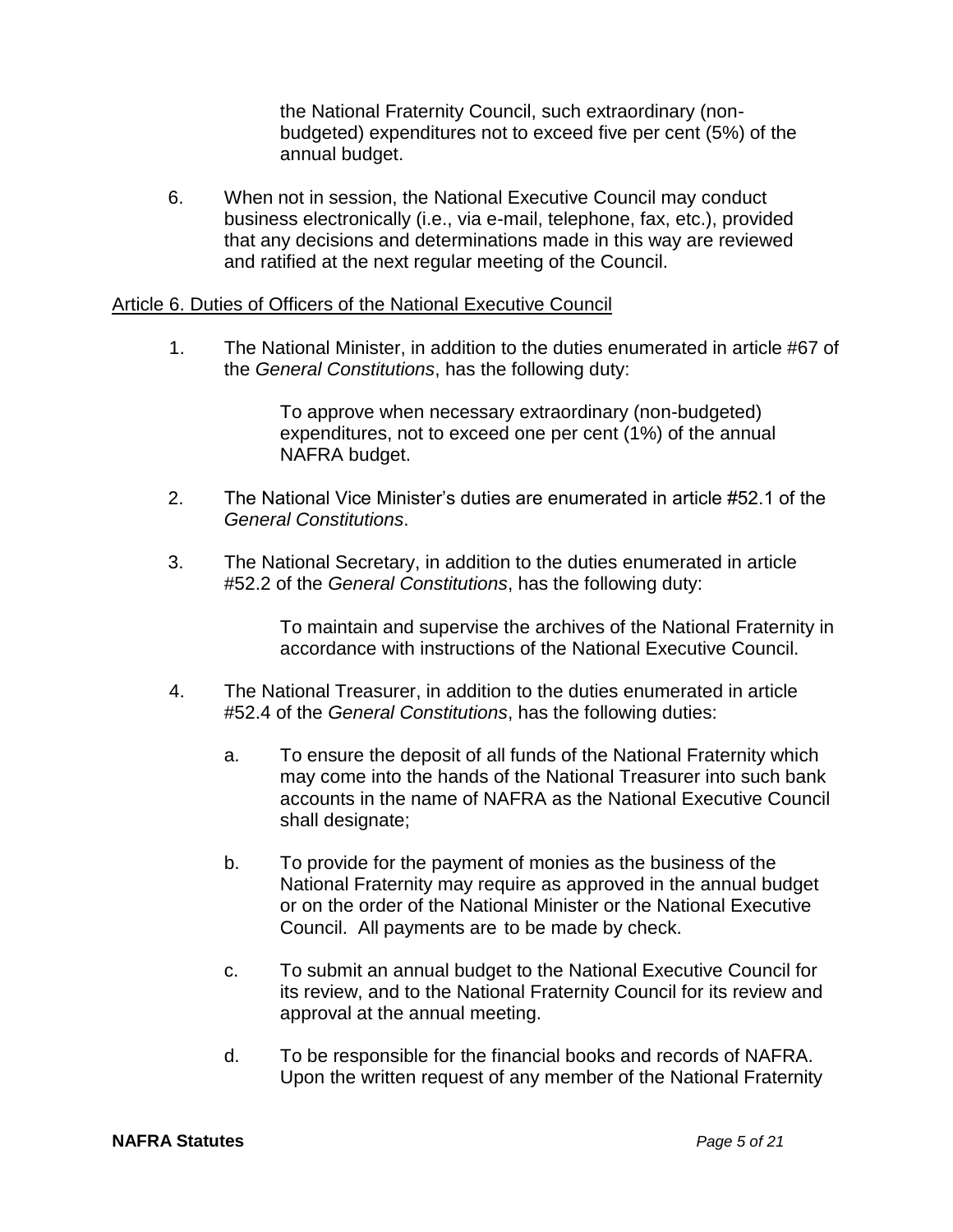Council to the Treasurer, these financial records shall be open for inspection.

- e. To provide the National Fraternity Council with financial reports of receipts, expenditures, and balances in NAFRA's treasury throughout the year, and at the beginning of each year, to provide a written statement of receipts, expenditures and balances in NAFRA's treasury for the preceding year.
- 5. The International Councilor's duties are enumerated in article #75 of the *General Constitutions* and article #7 of the *International Statutes*.
- 6. The President of the Conference of National Spiritual Assistants, in addition to the duties enumerated in article #90 of the *General Constitutions*, has the following duties:
	- a. To attend meetings of the National Fraternity Council and of the National Executive Council, of which he is a member by right, collaborating with these bodies in all their activities;
	- b. To act collegially with the other National Spiritual Assistants to coordinate spiritual assistance on the national level and to cooperate in the initial and continuing formation of the brothers and sisters [cf. *General Constitutions*, article #90.3b; *Statutes for Spiritual Assistance*, article #19];
	- c. To vote in all matters which come before these bodies for decision except for financial matters and in elective chapters.

# **Section II**

# Voting and Conduct of Business

## Article 7. Convocation

- 1. The regular meeting of the National Fraternity shall be the annual meeting of the National Fraternity Council called by the National Minister.
- 2. The National Executive Council shall meet at least twice during the period between annual meetings of the National Fraternity Council.
- 3. The National Fraternity Council shall meet in elective chapter once every three years.
- 4. The National Fraternity shall celebrate a National Congress at least once every five years, at a time and place determined by the National Executive

### **NAFRA Statutes** *Page 6 of 21*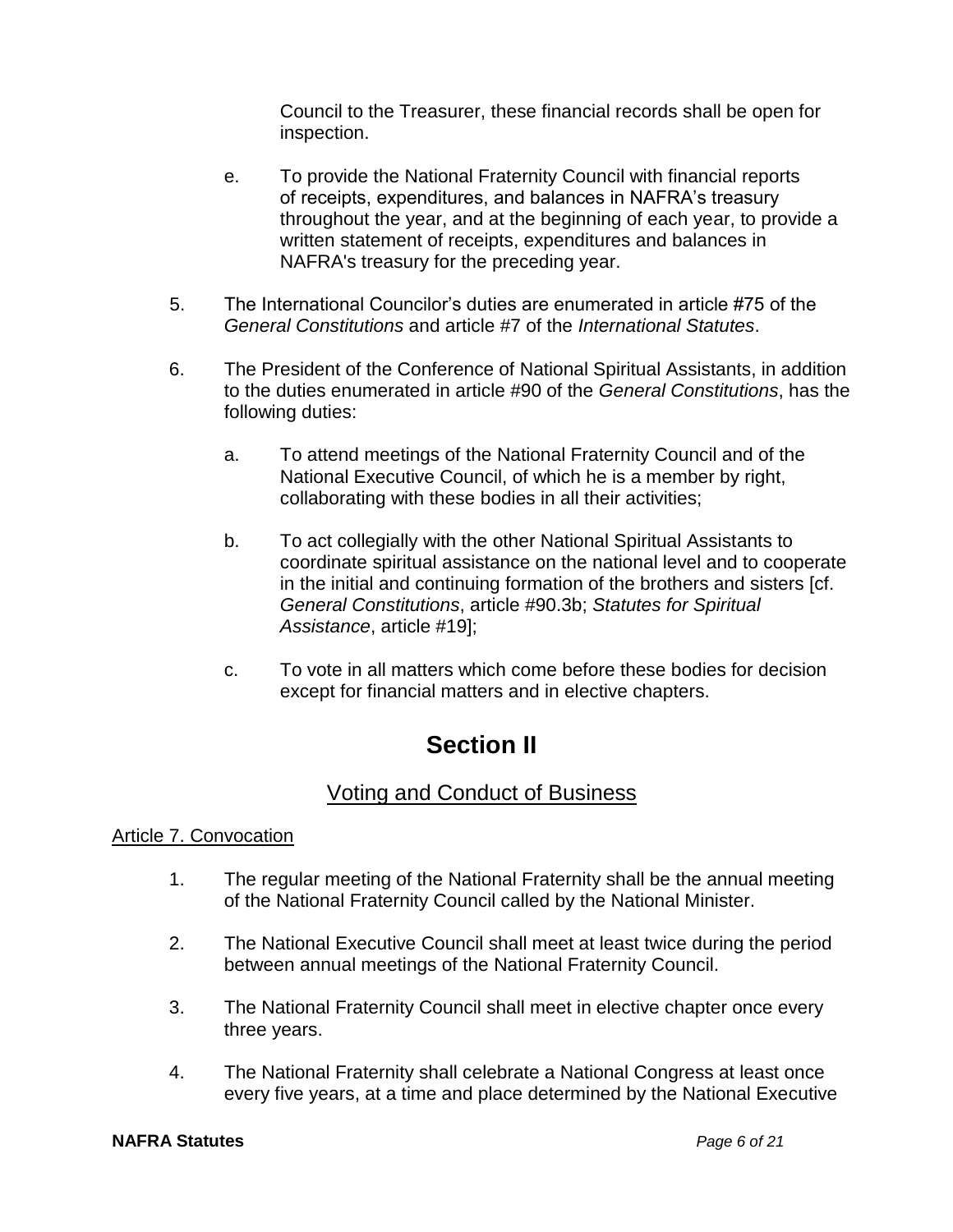Council and confirmed by the National Fraternity Council.

 5. The Minister of each Regional Fraternity shall receive at least two months' notice of the place, day and time of the annual National Fraternity Council meeting.

### Article 8. Voting Rights

- 1. All members of the National Fraternity Council as defined in article #3.1 of these *National Statutes* may vote. No Spiritual Assistant at any level, however, shall vote on any question involving financial matters [cf. *General Constitutions*, article #90.2] or in elective chapters [cf. *General Constitutions*, article #77; *Statutes for Spiritual Assistance*, article #12.3]. This restriction applies to Secular Franciscans as well as religious friars and sisters serving as Spiritual Assistants for a particular Secular Franciscan fraternity.
- 2. The Minister of each Regional Fraternity has the primary responsibility for casting the vote of the Regional Fraternity in all elections and on all business that may come before the National Fraternity Council.
- 3. Substitutes/Delegates
	- a. In the event a Regional Minister is impeded from attending the National Fraternity Council meeting, then the delegate of the Regional Fraternity shall automatically be the Regional Vice Minister pursuant to the provisions of article #52.1.c of the *General Constitutions*.
	- b. If both the Regional Minister and the Regional Vice Minister are so impeded, then a member of the Regional Executive Council selected by that body shall attend and exercise all of the powers of a delegate for the Regional Fraternity.
- 4. No Regional Fraternity may cast more than a single vote on any issue or in any election.
- 5. Even if a person has a right to vote in his or her own name by more than one title, such person may cast only one ballot [cf. *Code of Canon Law*, canon #168].
- 6. During those meetings of the National Fraternity Council at which elections occur, the members of the outgoing and of the incoming National Executive Council, upon election and even prior to formal installation, are members with full rights of the National Fraternity Council until the end of said meeting.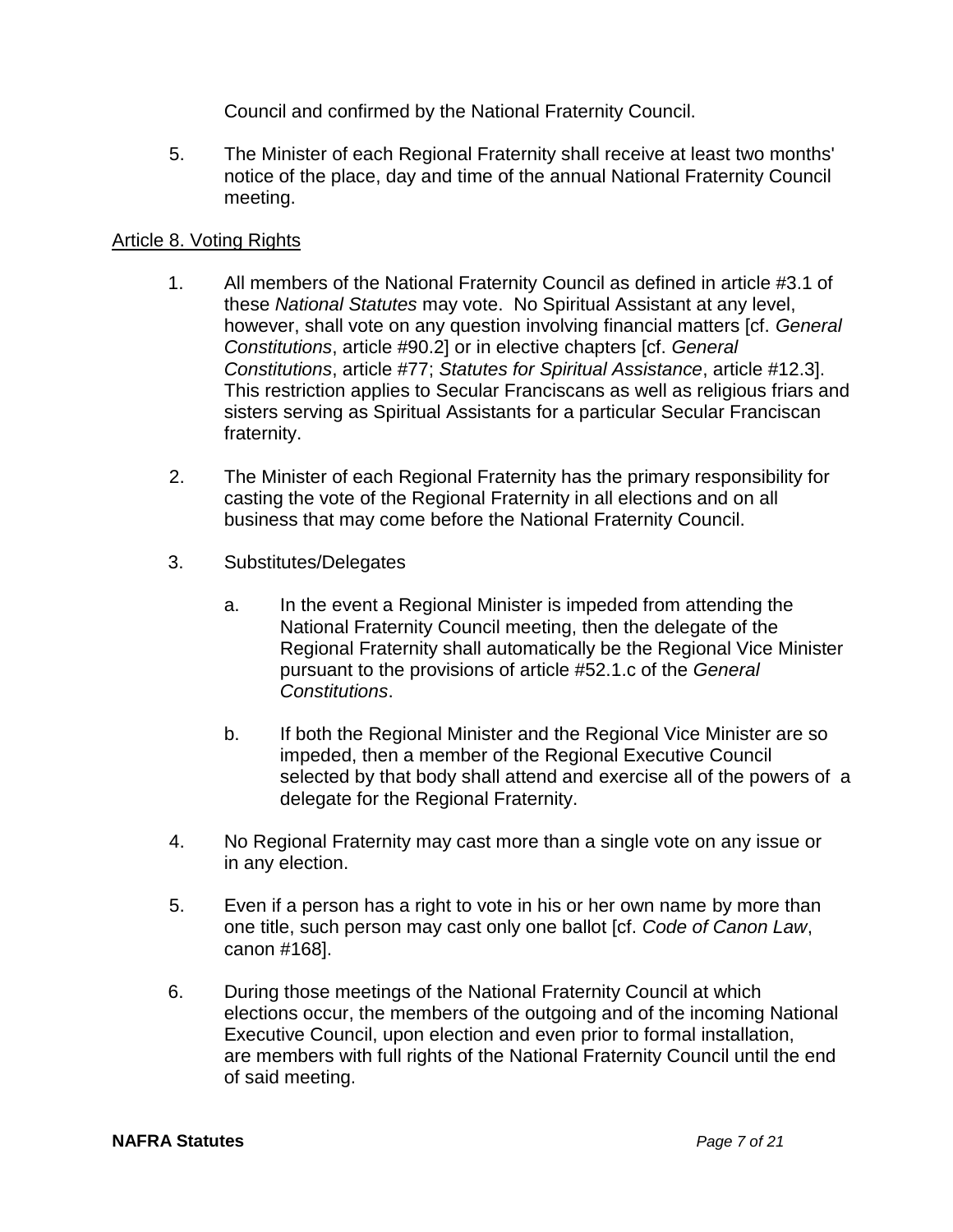### Article 9. Quorum; Majority; Counting Ballots; Procedure

- 1. No official business may be transacted at a National Fraternity Council or National Executive Council meeting unless a quorum is present. A quorum is defined as the presence of more than half of the number of those having the right to vote [cf. *General Constitutions*, article #77.4].
- 2. A majority, sometimes designated an *absolute* majority, is more than half of the total number of votes cast. A *relative* or *simple* majority is the highest number of votes cast on a motion or in an election [cf. *Code of Canon Law*, canon #119].
- 3. Where questions arise concerning procedures that are not covered by the *Code of Canon Law*, the *General Constitutions* or the *National Statutes*, reference may be made to *Robert's Rules of Order*. The President of the Elective Chapter (i.e., the Secular Franciscan who presides), after taking advice, retains the authority to determine any matter of procedure.

### Article 10. Elections

- 1. Elections shall take place according to the norms of article #76.1 of the *General Constitutions*, the *National Statutes*, and the *International Statutes*.
- 2. The National Fraternity Council elects the Secular members of the National Executive Council.
- 3. The International Councilor is elected by the National Fraternity Council and represents NAFRA as a member of the International Council of the Secular Franciscan Order (hereafter CIOFS) in accordance with its *Statutes*.
- 4. The National Fraternity Council also elects a substitute delegate for the International Councilor from among the elected members of the National Executive Council should he or she be prevented from attending the CIOFS General Chapter [cf. article #5.2 of *CIOFS Statutes*]. In the event of such impediment, the National Minister shall inform the CIOFS Presidency of it and of the substitute delegation [cf. *CIOFS Statutes*, article #8.1].
- 5. The convocation and nominations for the office of International Councilor shall be carried out as in article #11 of these *National Statutes*.
- 6. In tallying votes which are conducted by secret written ballot, each elector shall submit one vote. Then all ballots, including blanks, shall be counted to assure the validity of the vote [cf. *Code of Canon Law*, canon #173.2].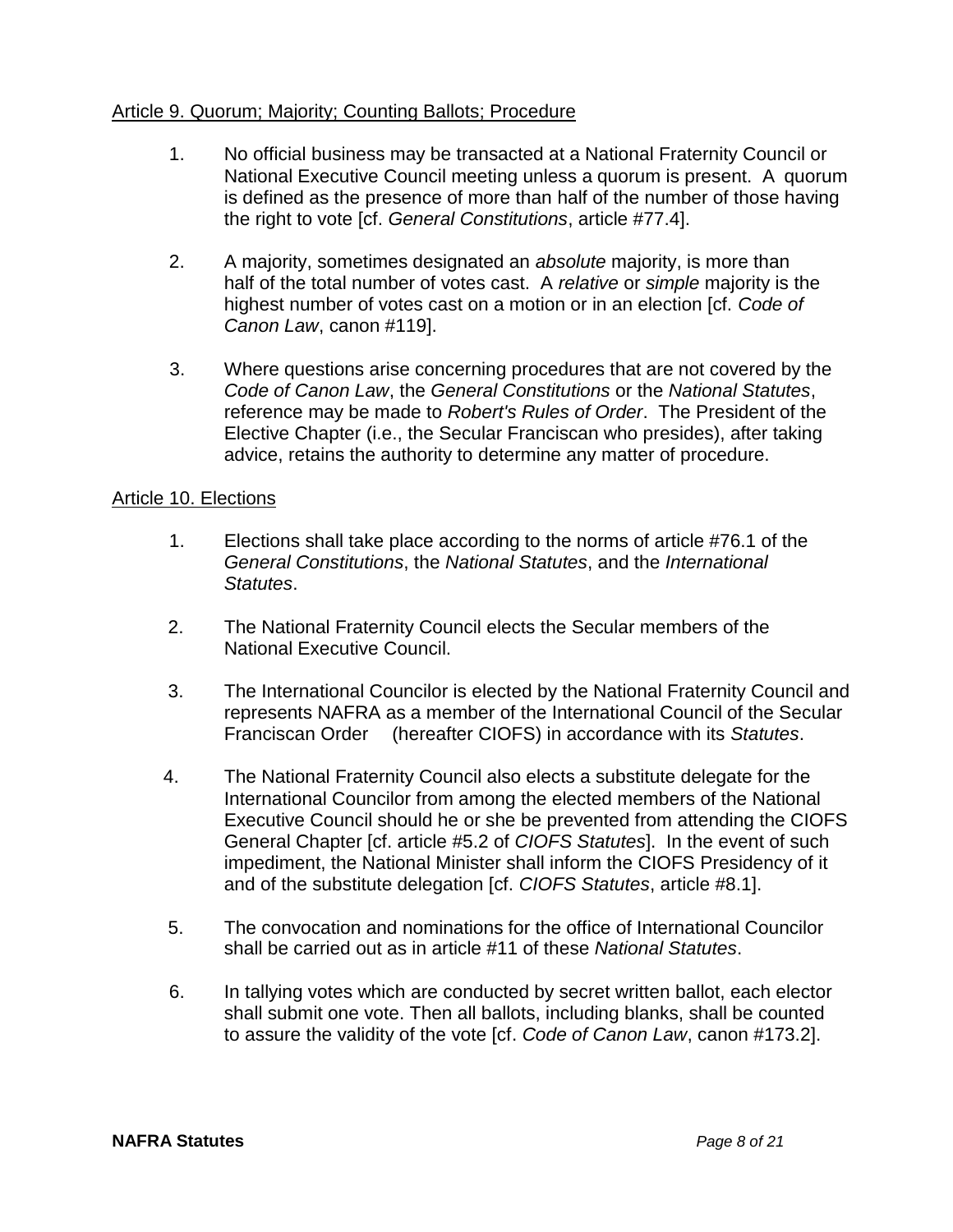## Article 11. Convocation and Nominations

- 1. At least four months prior to elections, the National Executive Council shall appoint a Chair for a Nominations Committee which will, acting according to norms established by the National Executive Council, present a slate of nominees for the offices to the members of the National Fraternity Council. This presentation shall be made approximately two months prior to the date set for the elections.
- 2. To be eligible as a candidate for election to office in the National Fraternity, one must be a permanently professed active member of the OFS [cf. *General Constitutions*, article #30]. Candidates should be convinced of the validity of the Franciscan evangelical way of life, attentive to a broad and encompassing vision of the life of the Church and of society, open to dialogue and ready to give and receive help and collaboration [cf. *General Constitutions*, article #31.3].
- 3. It shall be the duty of the Nominations Committee to ensure that each candidate meets the qualifications for the office for which she or he is proposed, has reviewed the duties of that office, and is willing to serve if elected.
- 4. Any individual elected to a national office may not hold an elected office at the Regional Fraternity level or the Local Fraternity level. (See Article 28.)
- 5. The provisions of article #76 of the *General Constitutions* shall be followed for convocation of the National Fraternity Council meeting for the purpose of elections.
- 6. Notification of CIOFS
	- a. The National Minister shall in timely fashion contact the General Minister of the OFS, requesting that she or he or a delegate preside over forthcoming National Fraternity elections.
	- b. The National Minister shall in timely fashion contact the President of the Conference of General Spiritual Assistants, requesting that he or a delegate attend forthcoming National Fraternity elections as the ecclesial witness.

## Article 12. Right to Vote at Elections

The right to vote in elective chapters has been defined in article #8 of these *National Statutes*.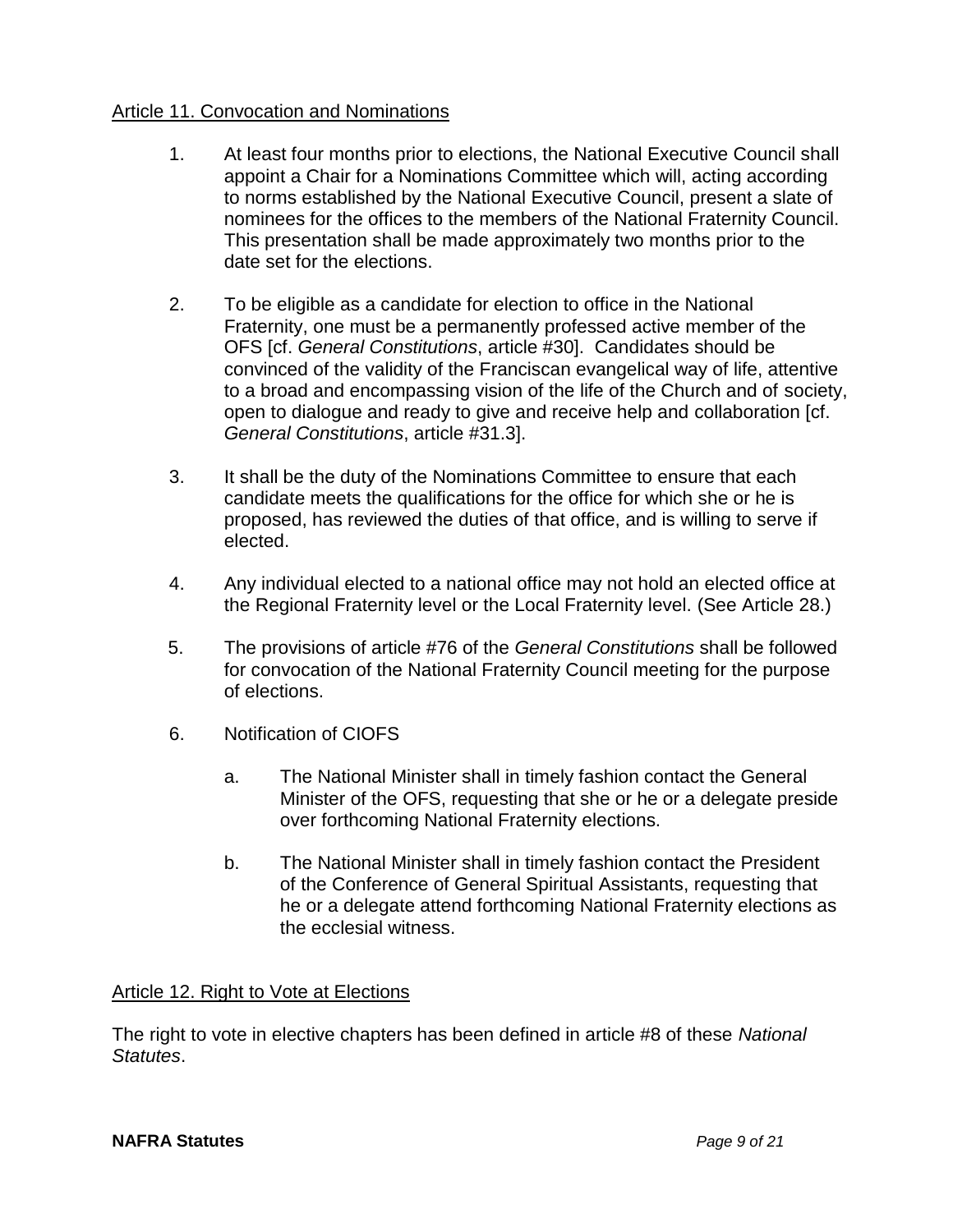## Article 13. Terms of Office

In addition to the provisions enumerated in article #79 of the *General Constitutions*, the following apply:

- 1. Length of Terms
	- a. The Secular members of the National Executive Council are elected for a term of three years.
	- b. The term of the International Councilor is governed by the provisions of article #5.4 of the *International Statutes*.
	- c. The term of the President of the Conference of National Spiritual Assistants is determined by the members of that Conference.
- 2. For a third and final successive election to the office of National Councilor (which includes every elected office except those of National Minister and National Vice Minister) or International Councilor, a majority of two-thirds (2/3) of the votes of those present, which must be obtained on the first ballot, will be necessary.
- 3. The outgoing National Minister cannot be elected to any other office on the National Executive Council. (See Article 28.)

## Article 14. Procedure in Voting

- 1. The vote shall be taken and completed as to each office before proceeding to the next, commencing with the office of National Minister. Persons not elected to the first office voted upon may be nominated for remaining offices.
- 2. Further nominations shall be received or at least solicited from the floor at the elective chapter.
- 3. The election procedure shall follow the provisions of articles #76 and #78 of the *General Constitutions*.
- 4. The election of National Councilors proceeds in the same manner as provided for in article #78.1 of the *General Constitutions*.

## Article 15. Provisions for Vacancies, Resignations, and Removals

1. The provisions of articles #81.1, #81.2 and #83 of the *General Constitutions* shall govern the procedure to be followed in the event the National Minister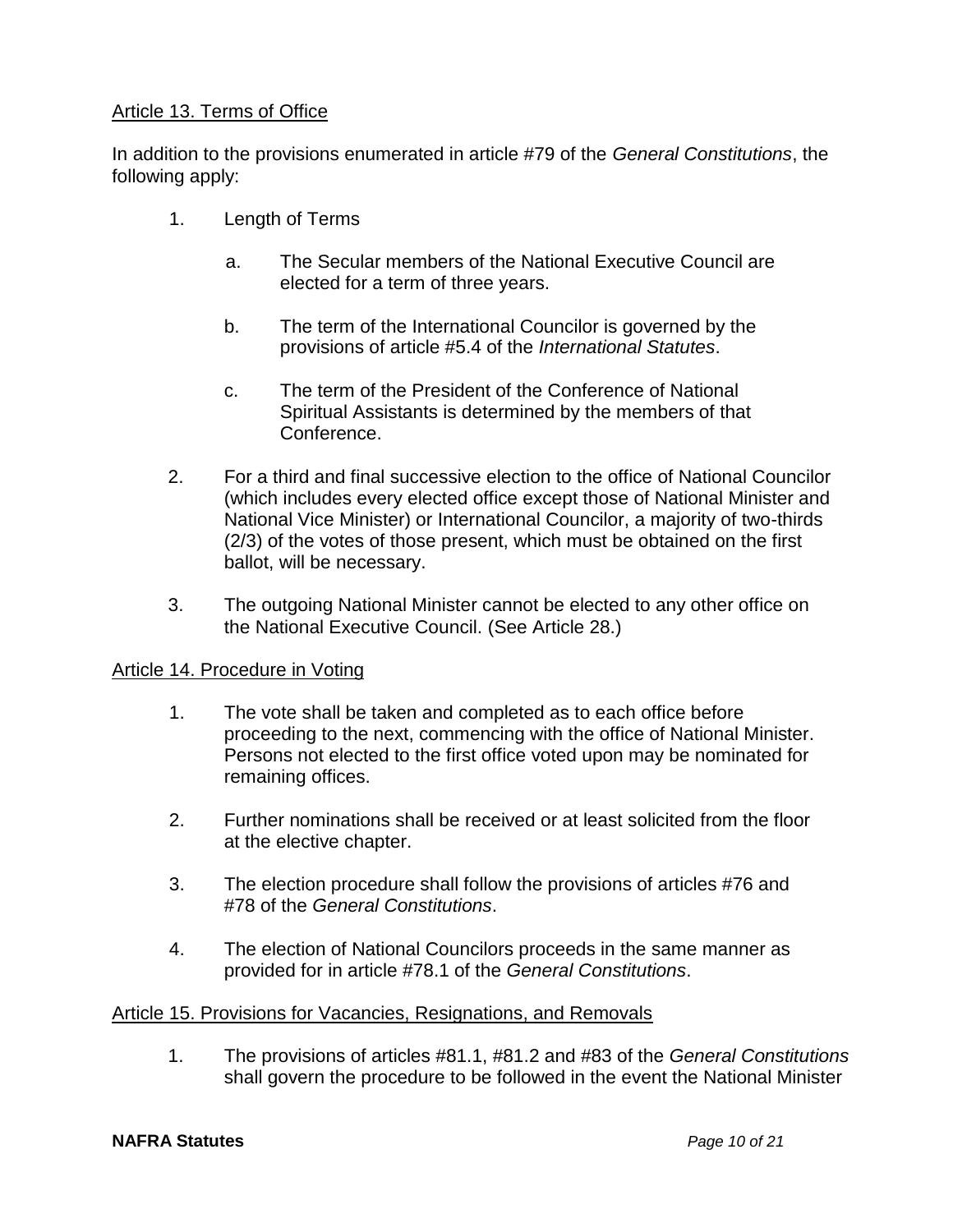or National Vice Minister resigns or is impeded from performing the duties of the office.

- 2. When the office of National Councilor becomes vacant, the Executive Council will proceed to appoint someone to substitute for him or her until the end of the term for which the Councilor was originally elected. If the appointee is already an elected member of the Council, he or she retains the right to vote. If the appointee is not an elected member, he or she serves without a vote.
- 3. The provisions of article #84 of the *General Constitutions* shall govern the procedure to be followed to secure the removal for cause of the National Minister or members of the National Fraternity Council.
- 4. The provisions of article #84.4 of the *General Constitutions* shall govern the appeals process for any officer removed from office.

# **Section III**

# Fraternal Life

# Article 16. Fraternity Life

- 1. The provisions of articles #2, #3 and #4 of the *General Constitutions* concerning the nature of the vocation to the OFS apply.
- 2. The fraternal life, with its vitality and sustaining force, is meant to exist on the national level as well as on regional and local levels. For this reason, the National Fraternity is so constituted by leadership and structure, vitalized by the participation of its members, and nurtured by ongoing formation and spiritual assistance as to achieve its objective of being a real fraternity; and the same is true for each Regional and Local Fraternity.
- 3. The Fraternities should bear in mind that they are subject to the vigilance of the local Ordinary insofar as they perform their apostolic activities within the local churches. Secular Franciscans should, therefore, dialogue with their local Ordinaries and follow their directions, inasmuch as they are the moderators of the ministry of the Word and of the Liturgy and the coordinators of the various forms of apostolate in the local Diocesan church [cf. *Rule*, article #6].
- 4. The external sign of the OFS in the United States is the TAU.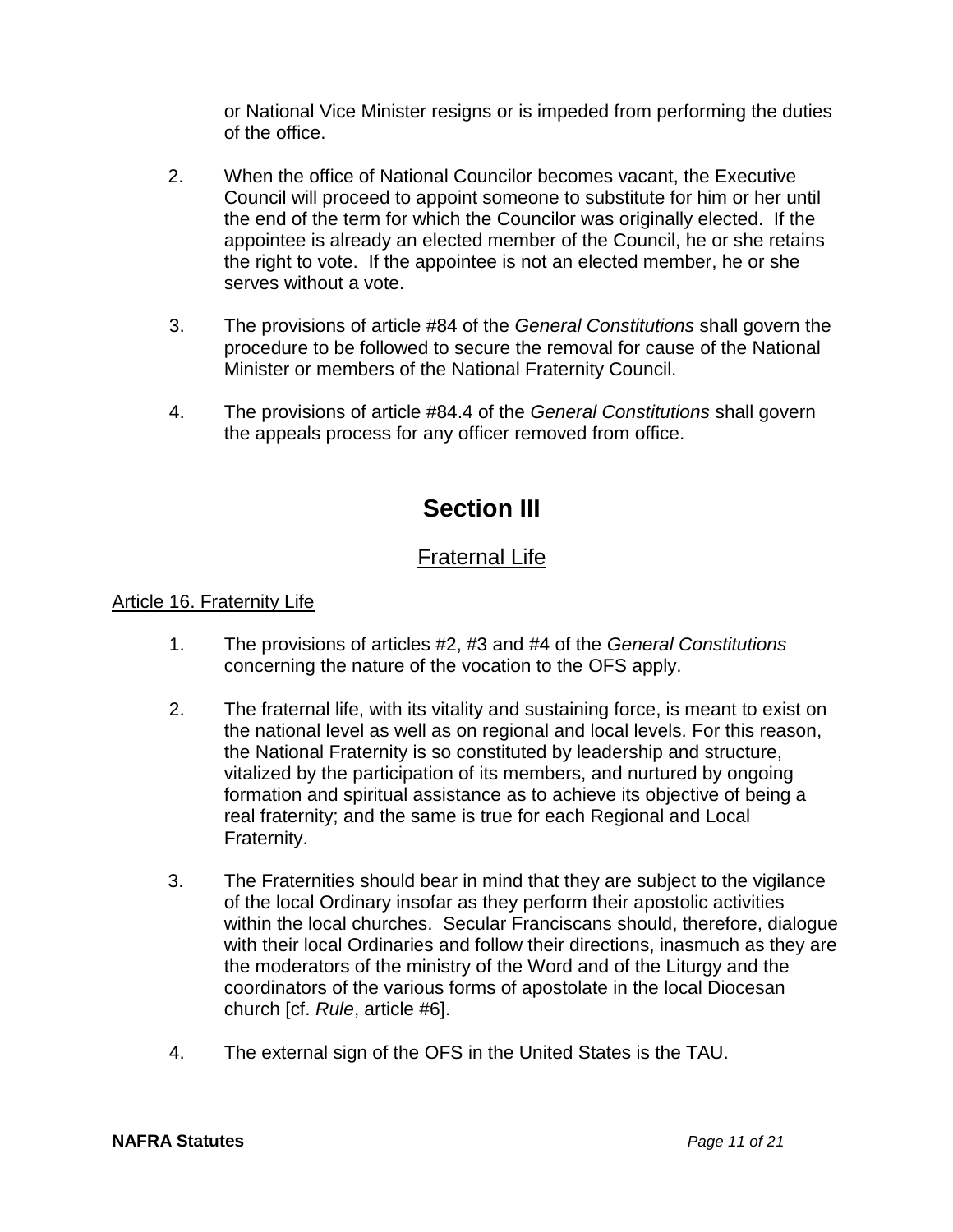# Article 17. Fraternal and Pastoral Visitations

The provisions of articles #92 through #95 of the *General Constitutions* and article#14 of the *Statutes for Spiritual Assistance* concerning the fraternal and pastoral visitations apply.

### Article 18. Local Fraternity

- 1. The Local Fraternity is the primary constituent part of the entire structure of Secular Franciscan life to which the member relates [cf. *Rule*, article #22].
- 2. The provisions of articles #46 and #47 of the *General Constitutions* shall govern the canonical establishment of new fraternities and determine the Franciscan friar province which assumes pastoral care [cf. *Statutes for Spiritual Assistance*, articles #6.1 and #11.2].
- 3. The Council of each Local Fraternity is composed according to the requirements of article #49.1 of the *General Constitutions*.With respect to the fraternity they assist, anyone who serves as a Spiritual Assistant is subject to the same rights and restrictions as are Franciscan religious Spiritual Assistants [cf. articles #12, #13, #15, #23 and #24, *Statutes for Spiritual Assistance*]. Spiritual Assistants who are Secular Franciscans may not be elected to other positions on the Councils of fraternities they assist.
- 4. A Local Fraternity may pass to the pastoral care of another friar province of the First Order or Third Order Regular in one of two ways [cf. *General Constitutions,* article #47.2; *Statutes for Spiritual Assistance*, article #6.2]:
	- a. The Council and Minister of the Local Fraternity approach the Regional Executive Council, including the Regional Spiritual Assistant(s), with the request for transfer. If the Regional Executive Council, including the Regional Spiritual Assistant(s), approves the request, the Regional Spiritual Assistant asks the Provincial Ministers or Provincial Spiritual Assistants of the two friar provinces to effect the transfer.
	- b. For the sake of providing better pastoral care, the Provincial Ministers or Provincial Spiritual Assistants of two friar provinces may initiate the transfer of a Local Fraternity from the care of one province to that of the other. The Provincial Ministers or Provincial Spiritual Assistants act in consultation with the Councils, including the Spiritual Assistants, of the Local and Regional Fraternities.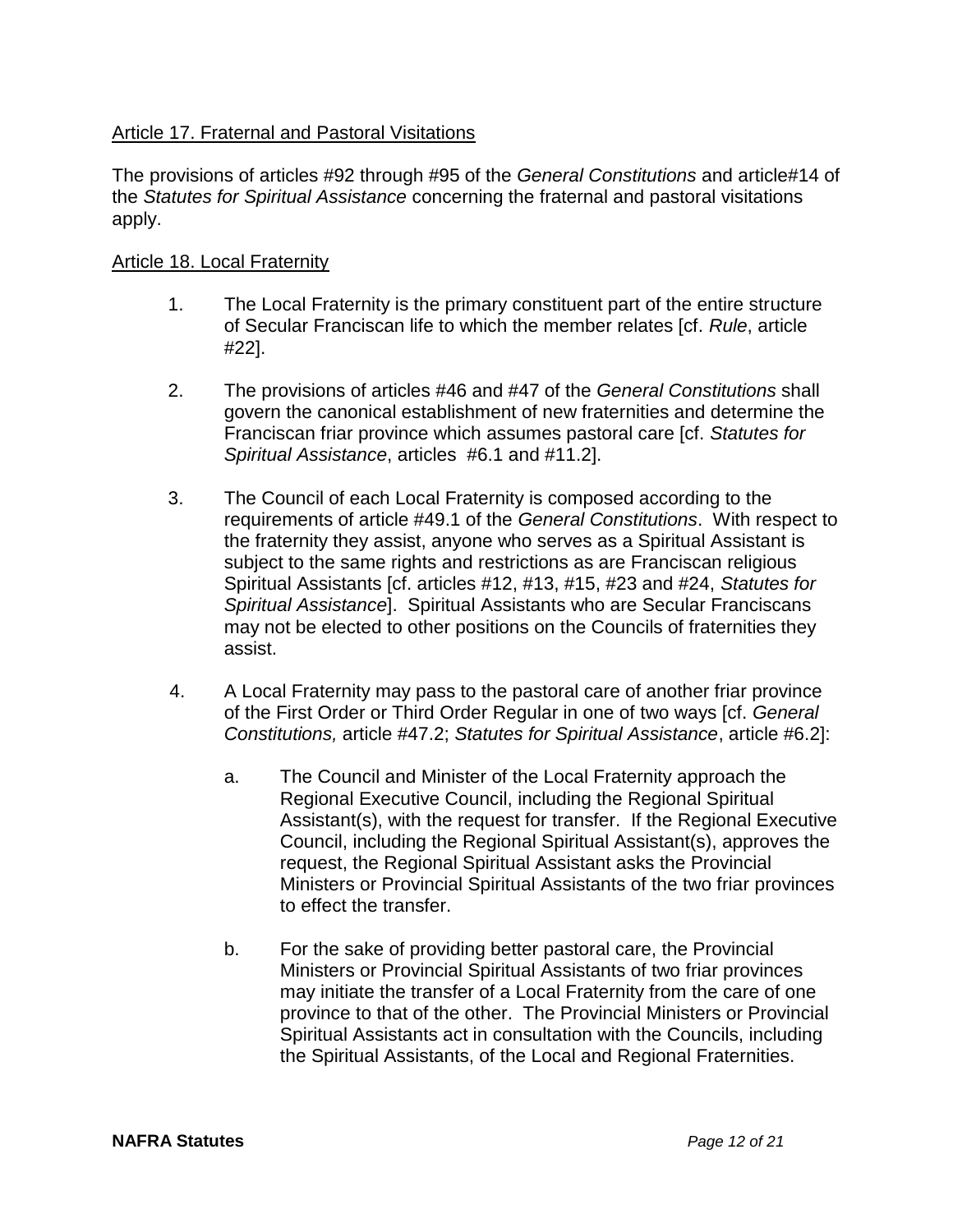- 5. Establishment of sections or cells
	- a. Should one or more groups desire to establish permanent sections within a Local Fraternity based on particular needs or common interests, they may do so subject to the direction of the Local Fraternity Council [cf. *General Constitutions*, article #50.2.d], so long as they continue to participate fully in the Local Fraternity's fraternal and apostolic life. The Regional Fraternity will receive notice of the formation of such groups.
	- b. Such sections remain subject to the Local Fraternity as constituent parts of it [cf. *General Constitutions*, article #34].
- 6. No official business may be transacted at a Local Fraternity meeting unless a quorum is present. The quorum consists of a majority of active members who are not excused from attendance.
- 7. The Local Fraternity is responsible for contributing to the Regional Fraternity on a fair share basis from its common fund to underwrite the costs of that fraternity [cf. *General Constitutions*, article #30.3]. A fair share contribution is made based on the number of active and excused brothers and sisters, but not for those who are deemed lapsed.
	- a. An active fraternity member is one who participates both by attending fraternity meetings and by providing financial support to the community, or whom the fraternity has excused from such obligations.
	- b. Those brothers and sisters who neither attend meetings, support the community financially, nor have valid reasons due to health, family, work or distance, and who, after personal invitations to return to fraternity, consciously and deliberately reject or ignore the invitation, will be termed "lapsed" and will not be carried on the fraternity membership roll nor be reported as a member to higher fraternity Councils [cf. *General Constitutions*, article #53.3].
- 8. The Local Fraternity will present to the Regional Minister or his or her delegate and to the Regional Spiritual Assistant or the representative of the Conference of Regional Spiritual Assistants a stipend appropriate to the journey made and the length of stay required at the time of fraternal and pastoral visits, and also on the occasion of their presiding over and witnessing elections.
- 9. It is at the local level that activities have their greatest meaning to members of the OFS. The Local Fraternity Council should expend great care to provide for thought-provoking activities and programs to foster Franciscan life and to deepen Franciscan spirituality among fraternity members.

### **NAFRA Statutes** *Page 13 of 21*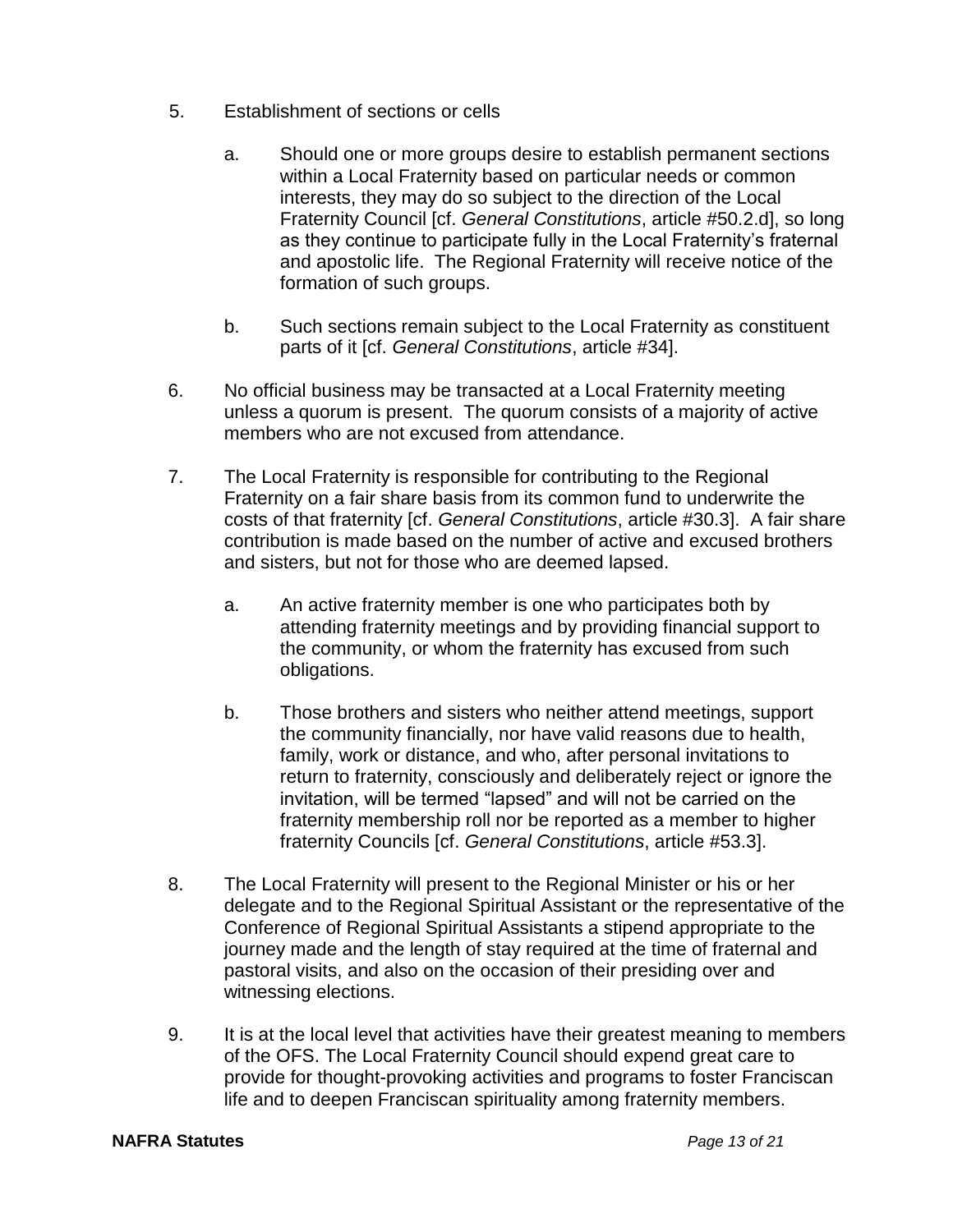- 10. As fraternity members become unable to attend meetings on a regular basis, the Local Fraternity Council should set up a method by which regular contacts are maintained [cf. *General Constitutions*, #53.3].
- 11. The provisions relating to property control which appear in these *National Statutes* in the section dealing with the responsibilities of the National Fraternity shall apply to the Local Fraternities insofar as they may be adapted to the needs and circumstances of the Local Fraternity.
- 12. As required by article #54.2 of the *General Constitutions*, the National Executive Council shall approve statements for use by the Local Fraternities that establish "precise criteria" for their "statement of purposes" and "internal controls" which must be used in their establishing documents.
- 13. Affiliation with a local fraternity
	- a. Those who, without belonging to the OFS, wish to participate in its life and activities (see GC Art. 53.5 and 103.1) according to Franciscan principles and teachings, may be welcomed by the local fraternity, so as to make their communion living and effective. Individuals wishing to become affiliates should make their desire known by a written request to the local fraternity council, which makes a decision regarding the request.
	- b. These affiliate brothers and sisters will have no juridical bond with the Secular Franciscan Order and are, therefore persons welcomed to love and be loved "as a gift of the Lord and an image of Christ" (OFS Rule Art. 13). They may share the experiences and activities of the fraternity, without the right to vote.
	- c. In order that the identity of the fraternity not be altered, the number of affiliates may not exceed 40% of the number of active professed members of a fraternity.
	- d. Regional councils have the right to establish their own guidelines for the acceptance of affiliates.

## Article 19. Formation

- 1. Orientation
	- a. Orientation is a time for determining a person's interest, eligibility and disposition to enter into the initial formation process [cf. *Guidelines for Initial Formation in the Secular Franciscan Order in the United States* (hereafter *Guidelines for Initial Formation*), page 25].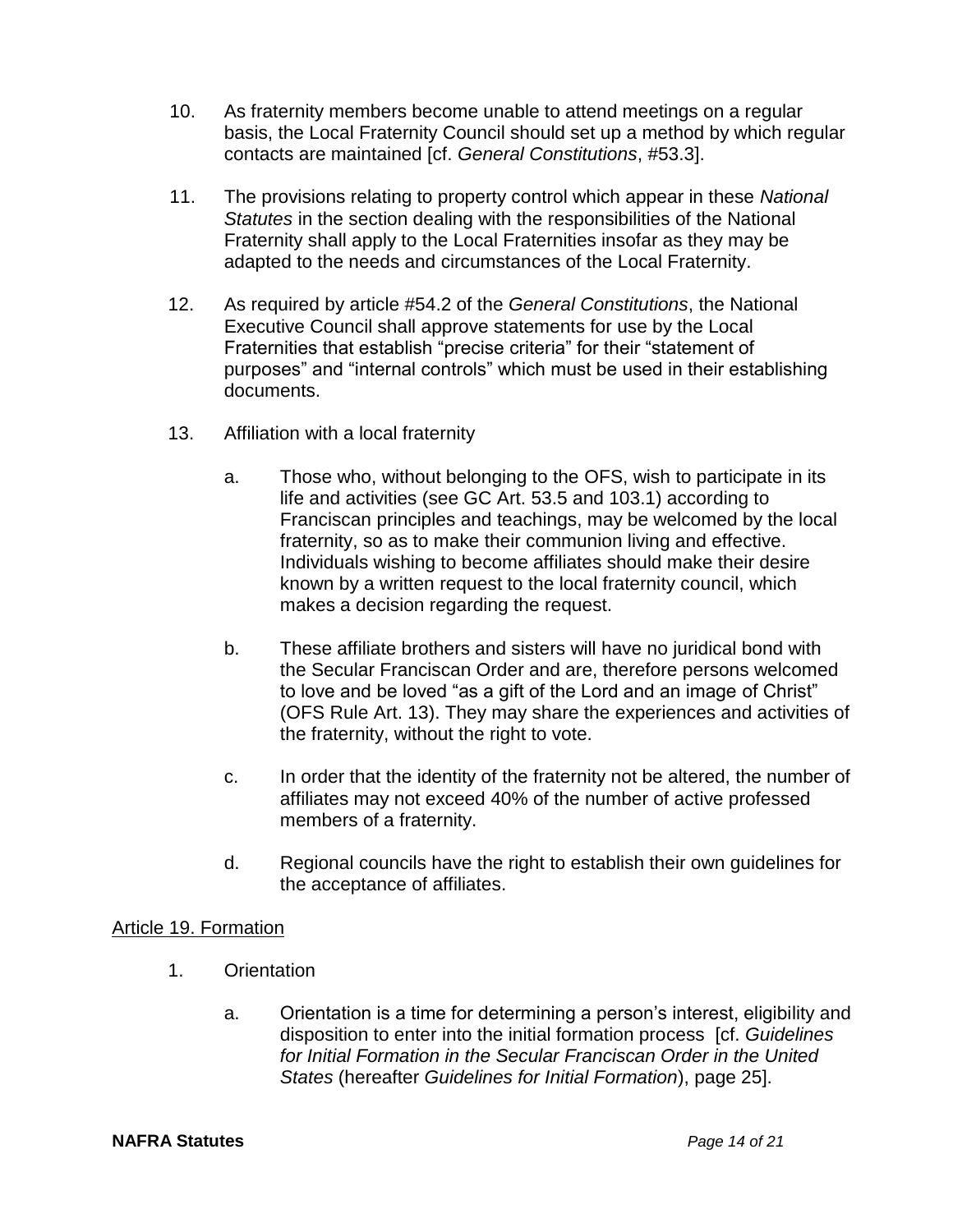- b. The period of orientation shall consist of not less than three (3) months.
- 2. Initial Formation
	- a. Inquiry The period of Inquiry, which begins with the Ceremony of Introduction and Welcoming [cf. *Ritual*, page 9], shall consist of not less than six (6) months.
	- b. Candidacy The period of Candidacy, which begins with the Rite of Admission [cf. *Ritual*, page 11], shall consist of not less than eighteen (18) months and not more than thirty-six (36) months.
	- c. All persons in initial formation, in addition to attending their formation sessions, must participate in the meetings of the Local Fraternity as this is an indispensable presupposition for initiation into community prayer and into fraternity life [cf. *General Constitutions*, article #40.3].
	- d. To be admitted to the OFS in the United States, a person must be a fully initiated member of the Catholic Church (i.e., having received the Sacraments of Baptism, Chrismation/Confirmation and Holy Eucharist) in addition to being an actively practicing Catholic.
- 3. Profession
	- a. The minimum age for perpetual profession as a Secular Franciscan in the United States is twenty-one (21) years.
	- b. The minimum age for temporary profession as a Secular Franciscan in the United States is eighteen (18) years.
- 4. Ongoing Formation

Ongoing formation is the responsibility of all professed members consonant with article #44 of the *General Constitutions*.

- 5. Form and Methodology
	- a. The form (i.e., content and process; cf. *General Constitutions*, #38.2) to be employed in both initial and ongoing formation is that found in the *Guidelines for Initial Formation*.
	- b. The methodology employed in formation should be both interactive and experiential in nature [cf. *General Constitutions*, #40.4].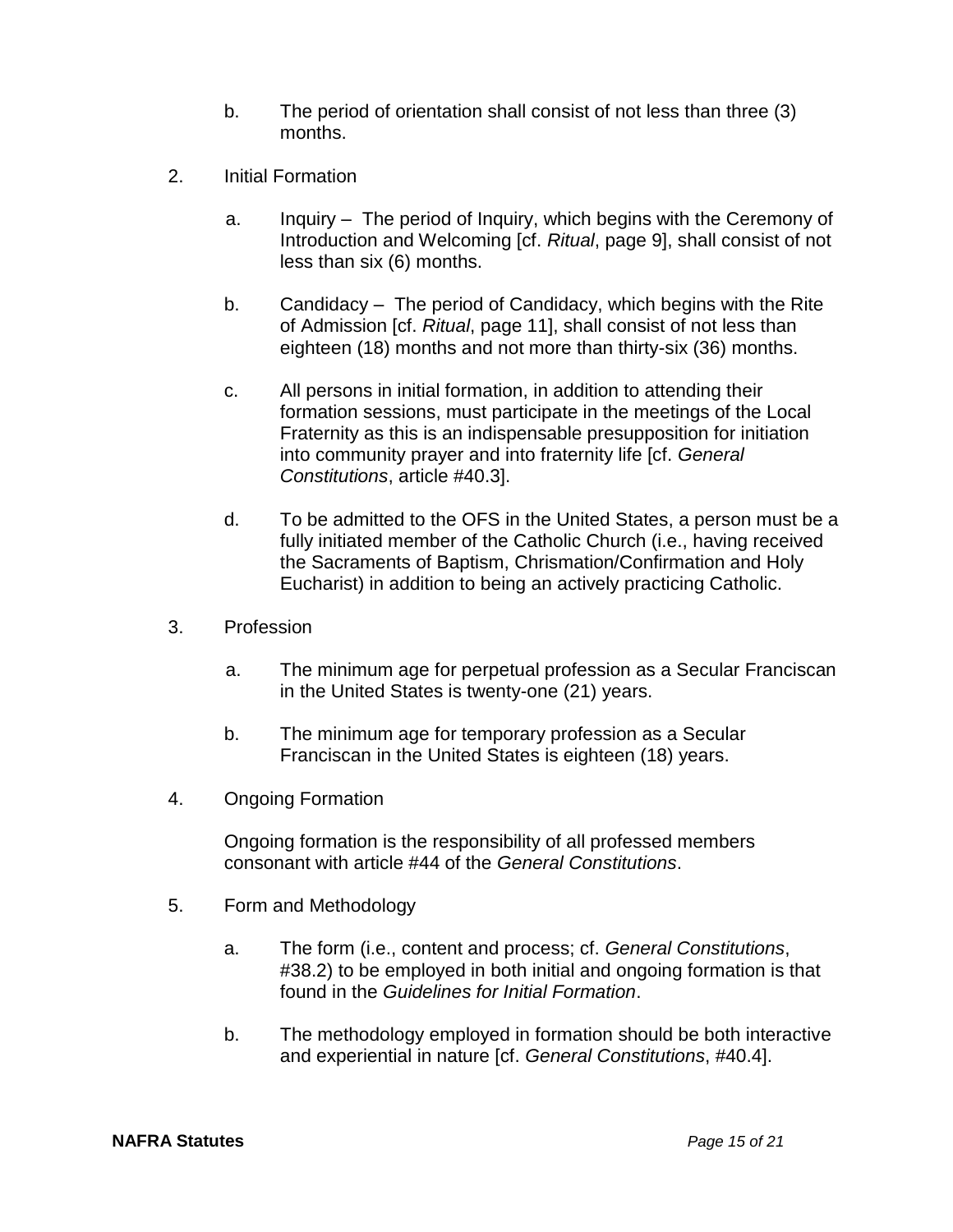- c. Opportunities for fraternities to meet together for the purposes of common ongoing and initial formation shall occur whenever possible at all levels of fraternity [cf. *General Constitutions*, #40.1].
- 6. Provisions for Remote Initial Formation

In those rare instances in which a person is legitimately impeded from participating in the normal formation process of a Local Fraternity, recourse may be had to the *Guidelines for Remote Initial Formation in the United States* as adopted by the National Executive Council in June 2000.

### Article 20. Transfer, Withdrawal, Suspension and Dismissal from the Fraternity and from the Order

The provisions set forth in articles #55 through #59 of the *General Constitutions* shall constitute the manner and means for transfer, withdrawal, suspension and dismissal from the fraternity and from the Order.

## Article 21. Regional Fraternity

- 1. The Regional Fraternities are constituted according to the provisions of the *General Constitutions*, article #61.
- 2. The governing body of each Regional Fraternity is the Regional Fraternity Council. The Regional Executive Council acts on behalf of the Regional Fraternity Council when the members of the entire Council are not in session [cf. *General Constitutions*, article #66.1].
- 3. The Regional Spiritual Assistant or the Conference of Regional Spiritual Assistants exercises pastoral care and spiritual guidance in regard to each Regional Fraternity as an integral component part of NAFRA and of the OFS, by the same means and manner as does the Conference of National Spiritual Assistants in regard to NAFRA [cf. *Statutes for Spiritual Assistance*, articles #21 and #22].

## Article 22. Regional Fraternity Council

- 1. The Regional Fraternity Council is composed of the Ministers of the Local Fraternities that together form the Regional Fraternity, the Regional Executive Council, and the Regional Spiritual Assistant or the Conference of Regional Spiritual Assistants, each of whom may vote. Regional Spiritual Assistants, however, do not vote in financial matters and in elective chapters [cf. *Statutes for Spiritual Assistance*, article #12.1].
- 2. The Regional Fraternity Council is the representative body of all of the Local Fraternities that together compose the Regional Fraternity, and has the power to create regional guidelines in conformity with the *Rule*, the *General Constitutions* and the *National Statutes*.

#### **NAFRA Statutes** *Page 16 of 21*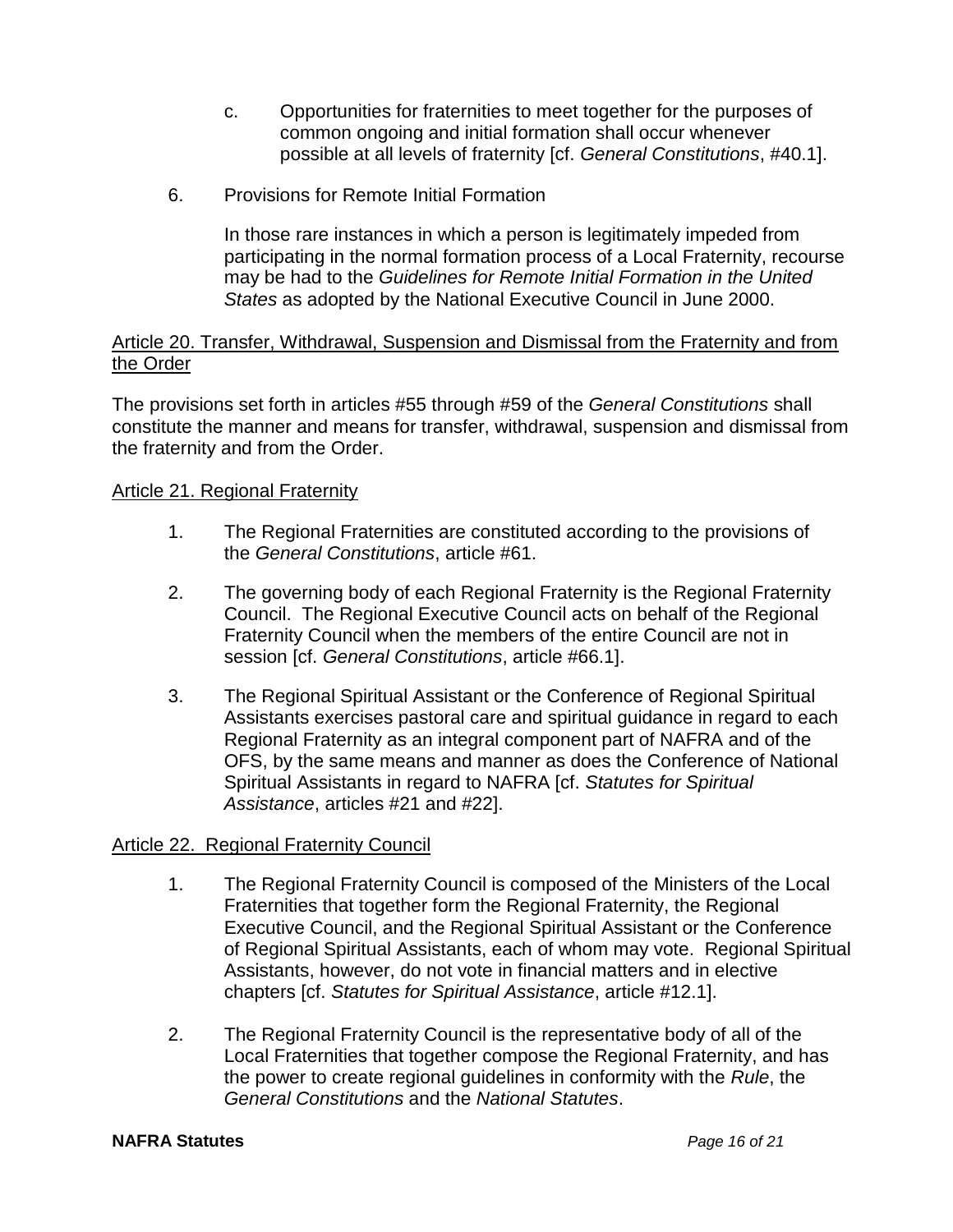- 3. The Regional Fraternity Council shall meet at least once a year. Every third year the Regional Fraternity Council shall meet in elective chapter in accord with the *General Constitutions* and these *National Statutes*.
- 4. The Regional Fraternity Council has the duties set forth in article #62 of the *General Constitutions*.

### Article 23. Regional Executive Council

- 1. Between the meetings of the Regional Fraternity Council, an elected Regional Executive Council shall carry on the business and carry out the purposes of the Regional Fraternity in a spirit of ministry and service [cf. *General Constitutions*, article #62.1].
- 2. The Regional Executive Council is composed of the Regional Minister, the Regional Vice Minister, the Regional Secretary, the Regional Treasurer, at least one elected Councilor, and the Regional Spiritual Assistant or the President of the Conference of Regional Spiritual Assistants. In addition, the Regional Formation Director may also be elected. In those regions in which the Regional Formation Director is appointed rather than elected, she or he attends the meetings of the Regional Executive Council and exercises a consultative role.
- 3. All elected members of the Regional Executive Council and the Spiritual Assistant have voting rights.
- 4. Election of the Secular members of the Regional Executive Council shall follow the model set forth in **Section II** of these *National Statutes* which deals with the National Fraternity insofar as it may be adapted to the needs and circumstances of the Regional Fraternity.
- 5. The Regional Executive Council may establish and direct commissions and committees deemed necessary to achieve the goals and objectives determined by the Regional Fraternity Council.
- 6. When not in session, the Regional Executive Council may conduct business electronically (i.e., via e-mail, telephone, fax, etc.), provided that any decisions and determinations made in this way are reviewed and ratified at the next regular meeting of the Council.
- 7. The Regional Executive Council shall meet at least twice a year, at times and places to be determined by its members. The Regional Minister shall give written notice of meetings at least two months in advance.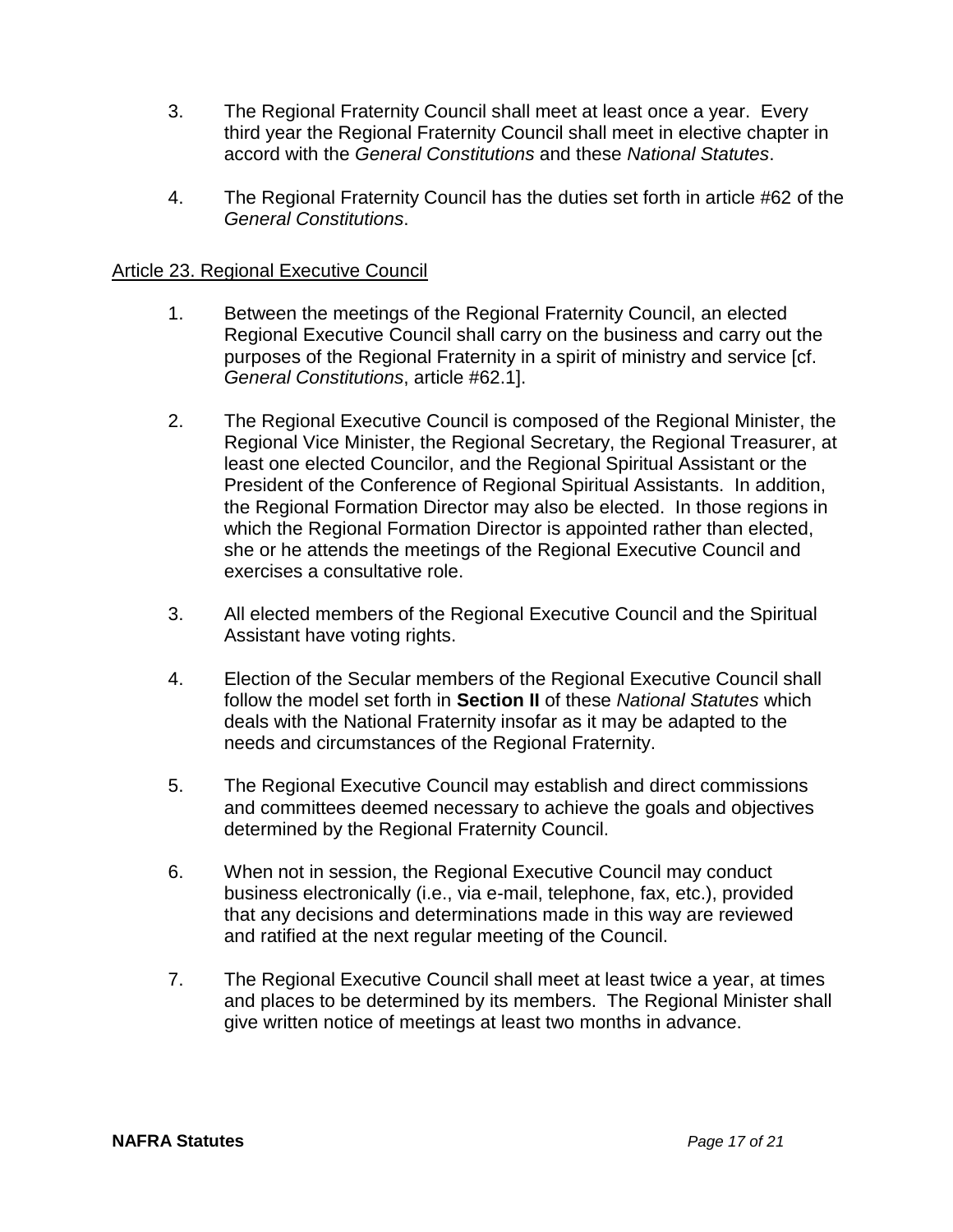# Article 24. Duties of Officers of the Regional Executive Council

- 1. The Regional Minister has the duties set forth in article #63 of the *General Constitutions*.
- 2. The duties of the Regional Vice Minister, Secretary, and Treasurer shall follow the model set forth in that portion of these *National Statutes* which deals with the National Fraternity insofar as it may be adapted to the needs and circumstances of the Regional Fraternity.
- 3. Each Regional Fraternity shall follow the model set forth in that portion of these *National Statutes* which deals with the National Fraternity in connection with policies and procedures to be followed in the event of resignation or removal from office on the part of any elected Officer.

## Article 25. Structure for Property Control for the Regional Fraternity

- 1. The provisions relating to property control which appear in these *National Statutes* in the section dealing with the responsibilities of the National Fraternity shall apply to the Regional Fraternities insofar as they may be adapted to the needs and circumstances of the Regional Fraternity.
- 2. Particular note should be taken that expenses of the Regional Executive Council and those individuals invited by this Council to serve the Regional Fraternity in some capacity shall be borne by the Regional Fraternity for attendance at required meetings.
- 3. The Regional Fraternity is responsible for contributing to the National Fraternity on a fair share basis from its treasury to help provide for the expenses of NAFRA.
- 4. As required by article #54.2 of the *General Constitutions*, the National Executive Council shall approve statements for use by the Regional Fraternities that establish "precise criteria" for their "statement of purposes" and "internal controls" which must be used in their establishing documents.

## Article 26. Fraternal and Pastoral Visits to the Regional Fraternity

- 1. The provisions of article #92 through article #95 of the *General Constitutions* concerning the fraternal and pastoral visitations apply as does article #14 of the *Statutes for Spiritual Assistance*.
- 2. The Regional Fraternity will present to the National Minister or his or her delegate and the representative of the Conference of National Spiritual

#### **NAFRA Statutes** *Page 18 of 21*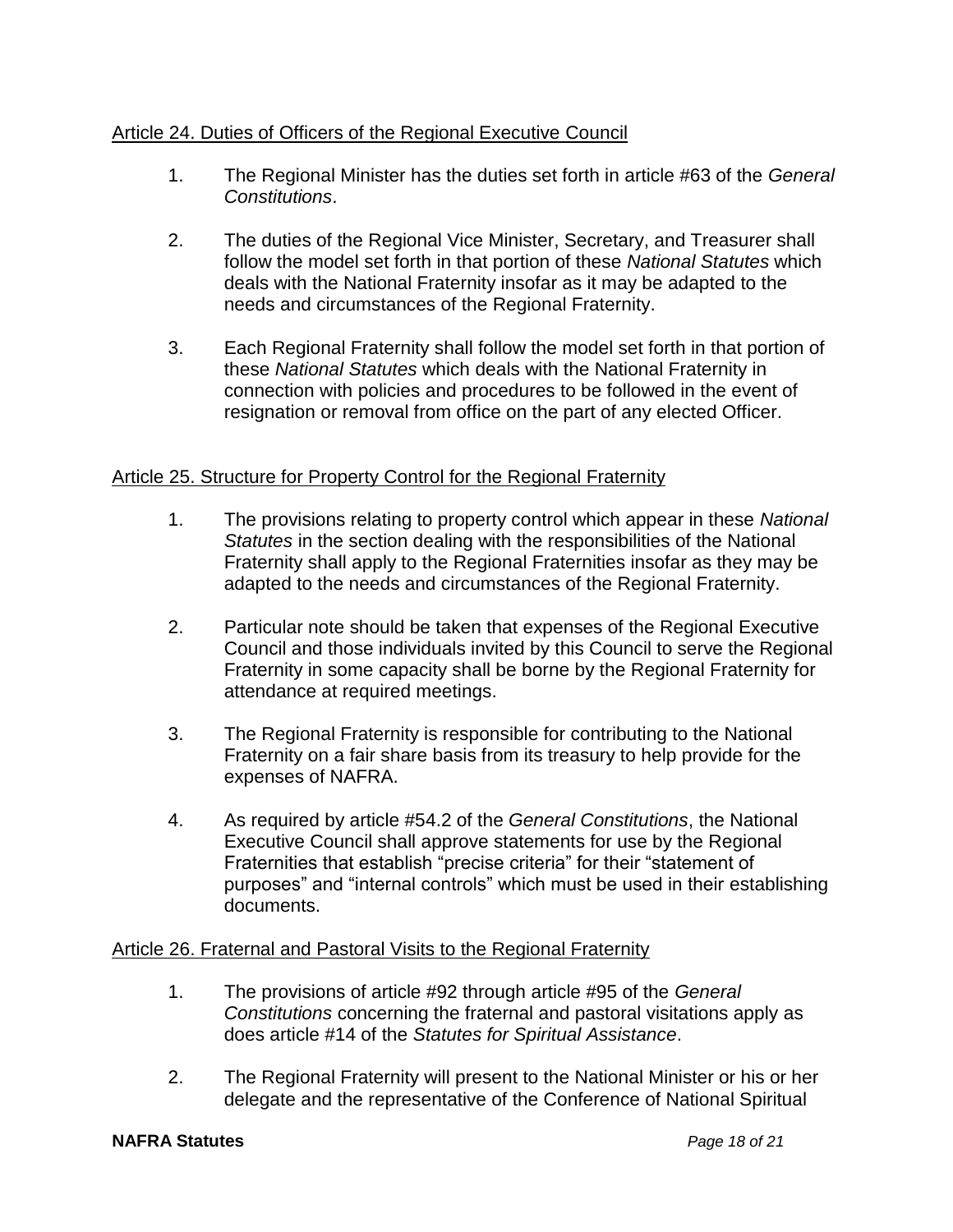Assistants a stipend appropriate to the journey made and the length of stay required at the time of fraternal and pastoral visits, and also on the occasion of their presiding over and witnessing elections.

### Article 27. Franciscan Youth and Young Adults

The provisions of articles #96 and #97 of the *General Constitutions* concerning Franciscan Youth and Young Adults apply.

### Article 28. Applicability of These *Statutes* to All Levels of Fraternity

The various provisions set forth in these *National Statutes* for NAFRA administration shall be used as a model for elections, conduct of business, structures for control of property, composition and duties of the Fraternity Minister and of the Fraternity Council, replacement of officers who are unable to continue in office, and similar business of the fraternity at any level. However, Articles 11.4 and 13.3 do not apply to regional and local fraternities. A member of a regional council may also be a member of a local fraternity council.

### Article 29. Amendments

- 1. These *National Statutes* may be amended by two-thirds vote of the National Fraternity Council provided that a copy of the proposed amendment is distributed to the National Fraternity Council at least 60 days before the vote on said amendment is to be taken.
- 2. All such amendments are subject to the approval of the Presidency of CIOFS.

**ATTESTED AS APPROVED ON OCTOBER 18, 2002 BY THE NATIONAL FRATERNITY COUNCIL, OFS-USA.**

**APPROVED AND RATIFIED BY THE INTERNATIONAL PRESIDENCY, JULY 4, 2003.**

**ATTESTED AS AMENDED ON OCTOBER 30, 2010 BY THE NATIONAL FRATERNITY COUNCIL, OFS-USA.**

**CONFIRMED BY THE INTERNATIONAL PRESIDENCY, JULY 24, 2013.**

Deacon Com Bello

Deacon Tom Bello, OFS - National Minister Jan Parker, OFS - National Secretary

Jan Parker \_\_\_\_\_\_\_\_\_\_\_\_\_\_\_\_\_\_\_\_\_\_\_\_\_\_\_ \_\_\_\_\_\_\_\_\_\_\_\_\_\_\_\_\_\_\_\_\_\_\_\_\_\_\_\_\_\_

**NAFRA Statutes** *Page 19 of 21*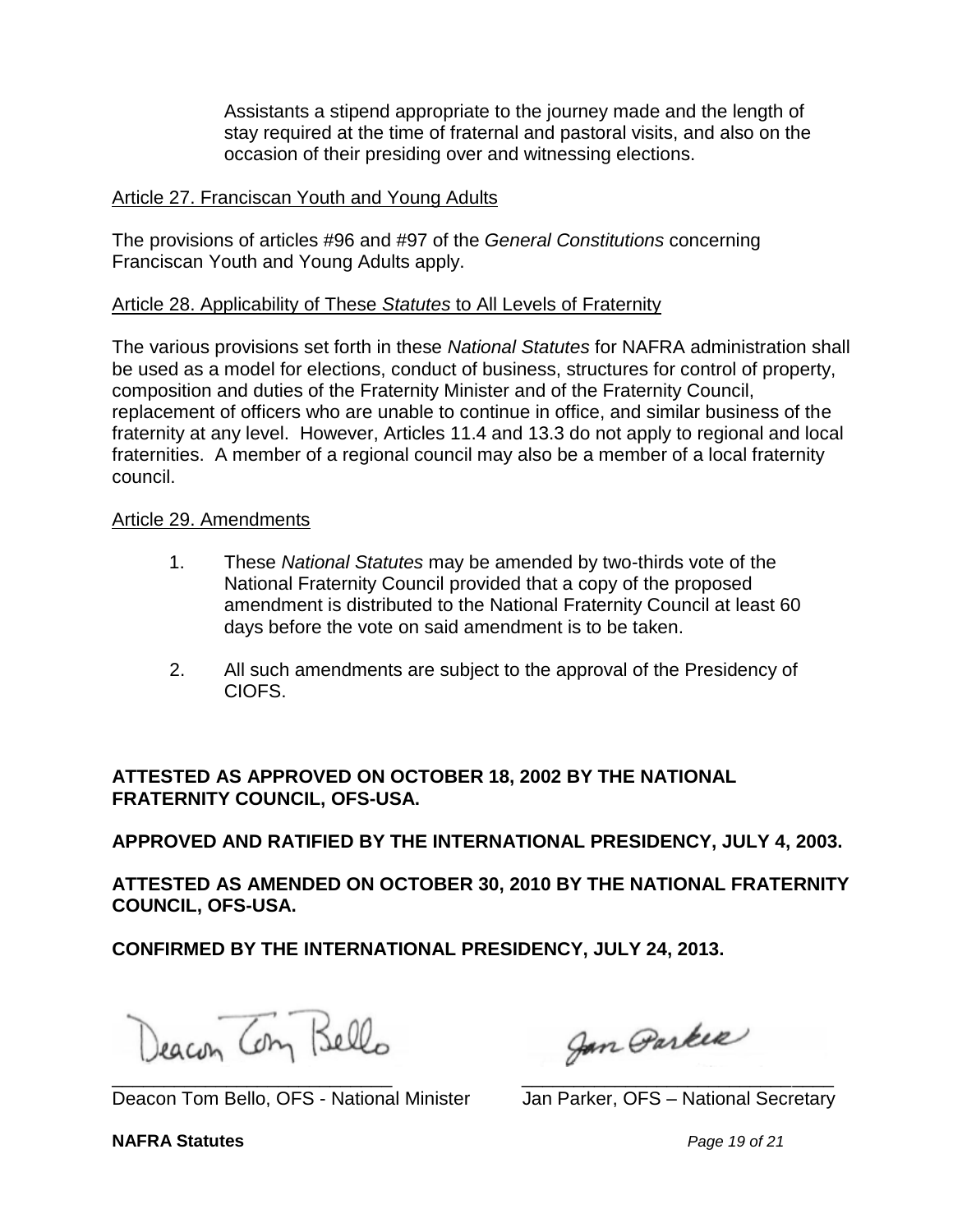### **Appendix A National Statutes Article 3.7.a: Composition of the Regional Fraternities**

- # Name of Region, followed by short geographic description:
- 50 'Ohana 'O Ke Anuenue : HI.
- 51 Five Franciscan Martyrs : FL, plus up to about 31 degrees n latitude to include South GA, Lower AL around the Mobile Bay area.
- 52 St. Francis : s CA up to San Luis Obispo area.
- 53 Blessed Junipero Serra : n CA from Bakersfield n; most of NV except Las Vegas area.
- 54 Troubadours of Peace : OR, WA, ID, AK.
- 55 Queen of Peace : ND, MN, IA, most of SD except sw area around Rapid City, e 2/3 NE, w 1/4 WI.
- 56 Divine Mercy : Lower MI, plus Lucas County OH (Toledo OH area).
- 57 Saint Margaret of Cortona : VA, DC, all of MD except far w around Cumberland, s central PA around the Harrisburg/Lancaster/York area, far e WV around Martinsburg/Charles Town area.
- 58 St. Thomas More : AZ, s part NV around Las Vegas.
- 59 Mother Cabrini : ne IL including all of metro Chicago, w to Rockford and s to Kankakee.
- 60 St. Joan of Arc : LA, MS, far e TX from Houston e, s 2/3 AR from Little Rock s, far sw TN around Memphis.
- 61 Brothers and Sisters of St Francis : NC, SC, n 90% GA, AL except lower part around the Mobile Bay area, TN except far sw area around Memphis.
- 62 Exaltation of the Holy Cross : N/A.
- 63 Franciscans of the Prairie : n 3/4 IL, excluding East St Louis/Bellville area and s, excluding also ne area from Rockford to Kankakee.
- 64 Holy Trinity Region : KY, s half OH including the counties of the Diocese of Columbus (except Tuscarawas County) and part of the Diocese of Steubenville; se IN near Louisville KY.
- 65 La Verna : e 3/4 WI, Upper MI.
- 66 Our Lady of Indiana : n 3/4 IN, excluding areas around Evansville and Louisville KY.
- 67 Los Tres Compañeros/the Three Companions : central TX from OK border s to Mexico and Gulf of Mexico, w to San Angelo and Abilene, and e to (but not including) Houston.
- 68 Lady Poverty : WV except far e WV around Martinsburg/Charles Town area, w half PA except Erie, far w MD around Cumberland, far e part OH around Steubenville.
- 69 St Katharine Drexel : DE, e half PA except s central area around Harrisburg/Lancaster/York, s half NJ from Trenton s.
- 70 Maximillian Kolbe : n 1/2 OH including all of the counties in the Diocese of Cleveland, the Diocese of Youngstown, and the counties of the Diocese of Toledo, except Lucas County (Toledo area), and only the county of Tuscarawas in the Diocese of Columbus.
- 71 Bl Kateri Tekakwitha : upstate NY plus Erie PA, excluding NY counties adjacent to borders with NJ, CT, and far e PA, also excluding far ne NY around Plattsburgh, Saranac Lake and Long Lake.
- 72 Santa Maria de las Montañas : CO, UT, WY except far n area around Sheridan, sw area SD around Rapid City, w 1/3 NE to include Stratton, nw corner KS to include Atwood.
- 73 Our Lady of the Rockies : MT; far n WY around Sheridan.
- 74 St Clare : s 80% MO, n 1/3 AR excluding Little Rock and s, s 1/4 IL from East St Louis/Bellville s, far sw corner IN around Evansville.
- 75 Our Lady of Guadalupe : NM, far w TX excluding Abilene and San Angelo and e, far e AZ in Navajo reservation area around St Michaels.

#### **NAFRA Statutes** *Page 20 of 21*